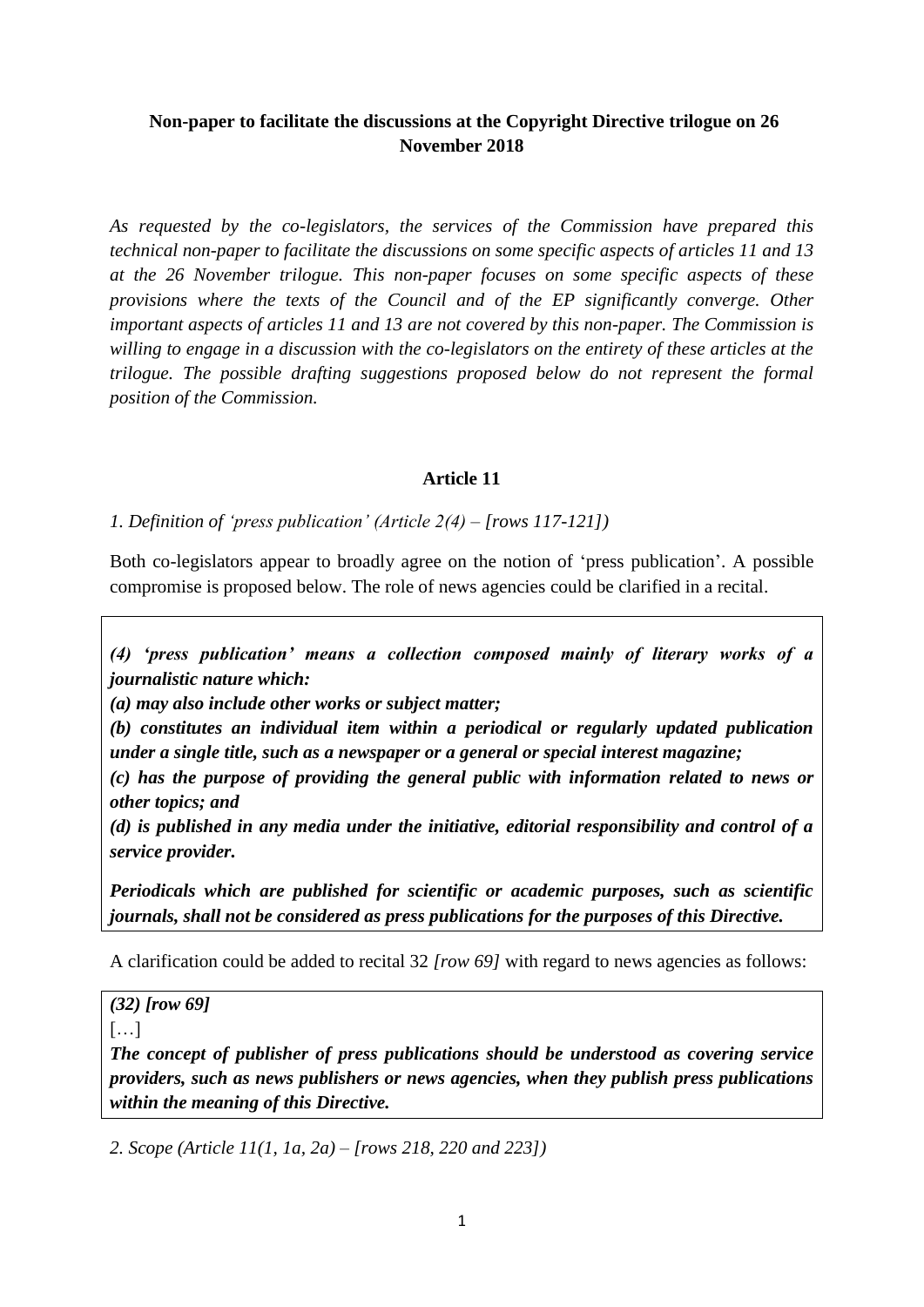With regard to the elements where the co-legislators converge to a large extent, a possible text could read as follows

*Member States shall provide publishers of press publications established in a Member State with the rights provided for in Article 2 and Article 3(2) of Directive 2001/29/EC for the online use of their press publications by information society service providers. As a consequence, these rights shall not apply to uses of press publications carried out by individual users when they do not act as information society service providers*.

[Council's paragraph on snippets to be discussed further]

*The protection granted under the first subparagraph shall not apply to acts of hyperlinking.* [the EP text on individual words to be discussed further together with the treatment of snippets]

*3. Interplay with the copyright of the underlying works in a press publication (Article 11(2) – [rows 221 and 222])*

The Parliament has not proposed amendments to this paragraph and the Council has made technical amendments to the Commission's proposal. A possible text

*The rights referred to in paragraph 1 shall leave intact and shall in no way affect any rights provided for in Union law to authors and other rightholders, in respect of the works and other subject-matter incorporated in a press publication. The rights referred to in paragraph 1 may not be invoked against those authors and other rightholders and, in particular, may not deprive them of their right to exploit their works and other subjectmatter independently from the press publication in which they are incorporated.*

*When a work or other subject-matter is incorporated in a press publication on the basis of a non-exclusive licence, the rights referred to in paragraph 1 may not be invoked to prohibit the use by other authorised users. The rights referred to in paragraph 1 may not be invoked to prohibit the use of works or other subject matter whose protection has expired.*

*4. Application of other Directives to the press publishers' rights (Article 11(3) – [row 224])*

None of the co-legislators has adopted amendments to this paragraph. A technical addition following the adoption of the Marrakesh Directive ((EU) 2017/1567) is proposed as follows:

*Articles 5 to 8 of Directive 2001/29/EC and Directives 2012/28/EU and (EU) 2017/1564 shall apply mutatis mutandis in respect of the rights referred to in paragraph 1.*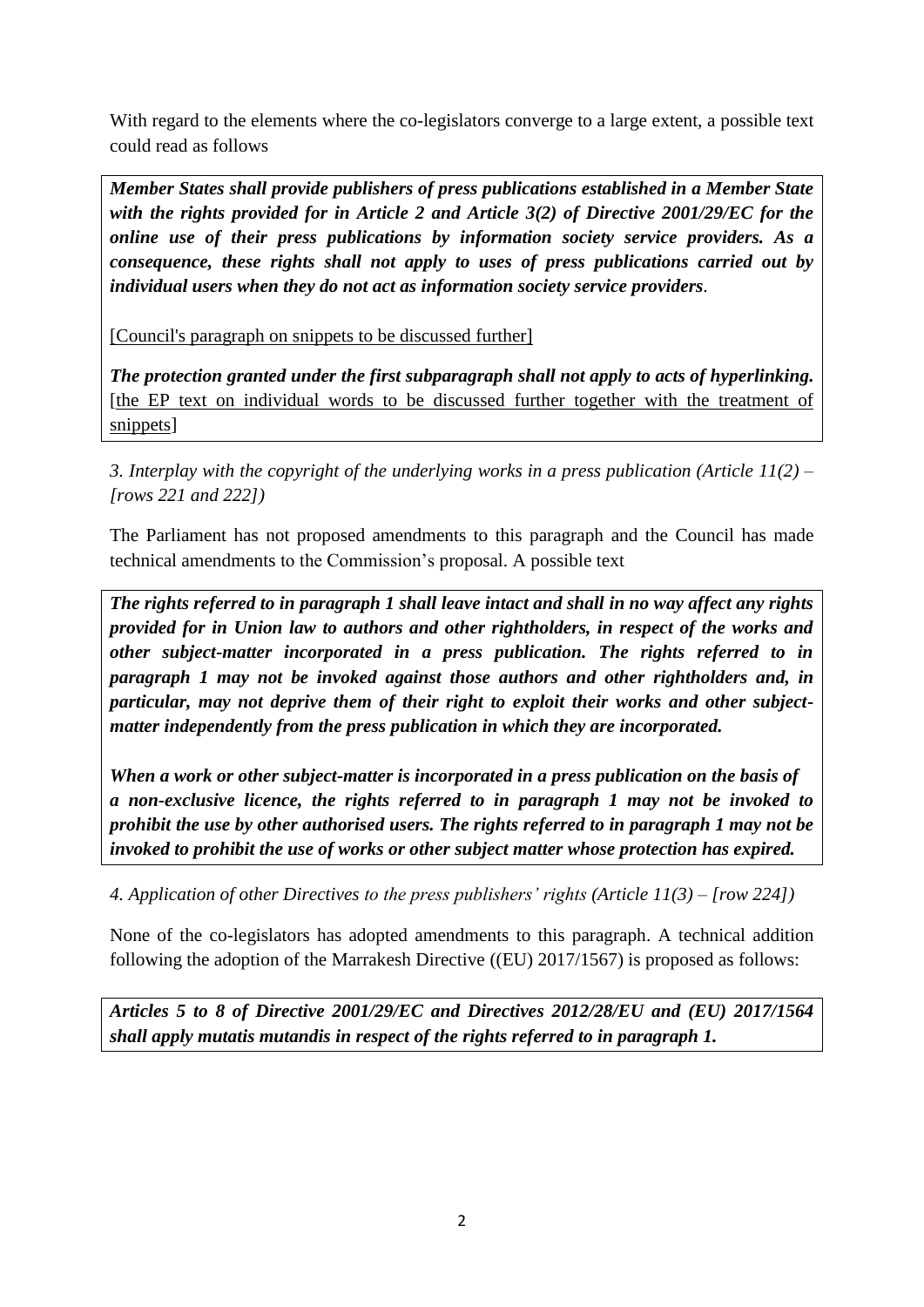*5. No-retroactive protection of press publications (Article 11 para (5) new – [row 225 EP and 227 Council])* 

Both co-legislators agree that press publications published before the entry into force of the Directive should not be covered by Article 11. A possible text

*Paragraph 1 shall not apply to press publications first published before [entry into force of the Directive].*

*6. Term of protection (Article 11, para 4 – [Row 225]) and Remuneration of journalists (authors of the works contained in a press publication) (Article 11(4a)) – [row 226])*

To be discussed at the trilogue. No text is proposed in this non-paper.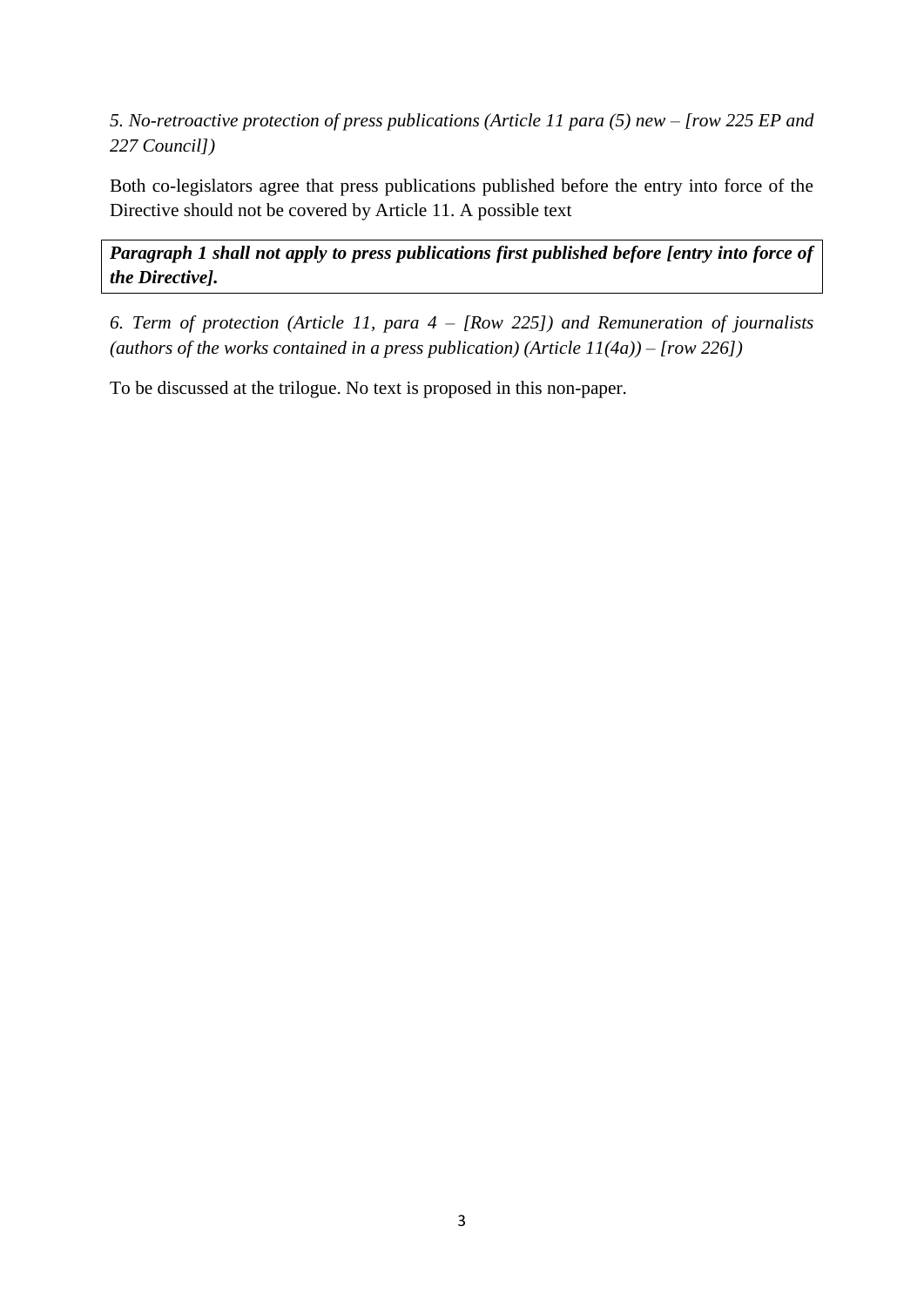### **Article 13**

#### *1. Definition/scope of services covered (Article 2.5 – row 125)*

Both co-legislators converge to a large extent with regard to the definition of "online content sharing services" and the exclusions from this definition. The main difference is the treatment of micro and small enterprises, which are excluded from the definition in the Parliament's text and not in the Council's (which however makes them subject to a specific treatment according to the principle of proportionality in Article 13). A possible compromise text with open issues in brackets:

*'Online content sharing service provider' means a provider of an information society service whose main or one of the main purposes is to store and enable users to share* [a "significant amount" or "large amount of" to be further discussed] *works or other protected subject-matter which the service organises and promotes for profit-making purposes.*

*Notwithstanding the subparagraph above***,** [EP: "*Microenterprises and small-sized enterprises within the meaning of Title I of the Annex to Commission Recommendation 2003/361/EC*] *providers of services such as* [Council "non-for-profit" or EP "acting in a noncommercial purpose"] *online encyclopaedias,* [Council "non for profit or EP "acting in a noncommercial purpose"] [Council "non-for-profit"/ EP "acting in a non-commercial purpose"] *educational and scientific repositories, open source software developing and sharing platforms, electronic communication service providers as defined in* (ref to new telecom code when adopted/COM(2016) 590), *online marketplaces and business to-business cloud services and cloud services which allow users to upload content for their own use shall not be considered online content sharing service providers within the meaning of this Directive.* 

*2. Communication to the public and obligation to conclude licences: Article 13.1 [row 238]; Relationship with the limitation of liability in the e-Commerce Directive: recital 37a [row 77], Article 13(3) [row 243]*

Both co-legislators have introduced a provision laying down that online content sharing services, as defined in Article 2, communicate to the public and thus need to obtain an authorisation/take a license from rightholders. A possible text

*Member States shall provide that an online content sharing service provider is liable for communication to the public or making available to the public for the purposes of this Directive when it gives the public access to copyright protected works or other protected subject matter uploaded by its users.* 

[Formulation on the relationships with article 14 of the ECD to be discussed including whether this issue should be dealt with in the article or in a recital]

*An online content sharing service provider shall obtain an authorisation from the rightholders referred to in Article 3(1) and (2) of Directive 2001/29/EC in order to communicate or make available to the public works or other subject matter.*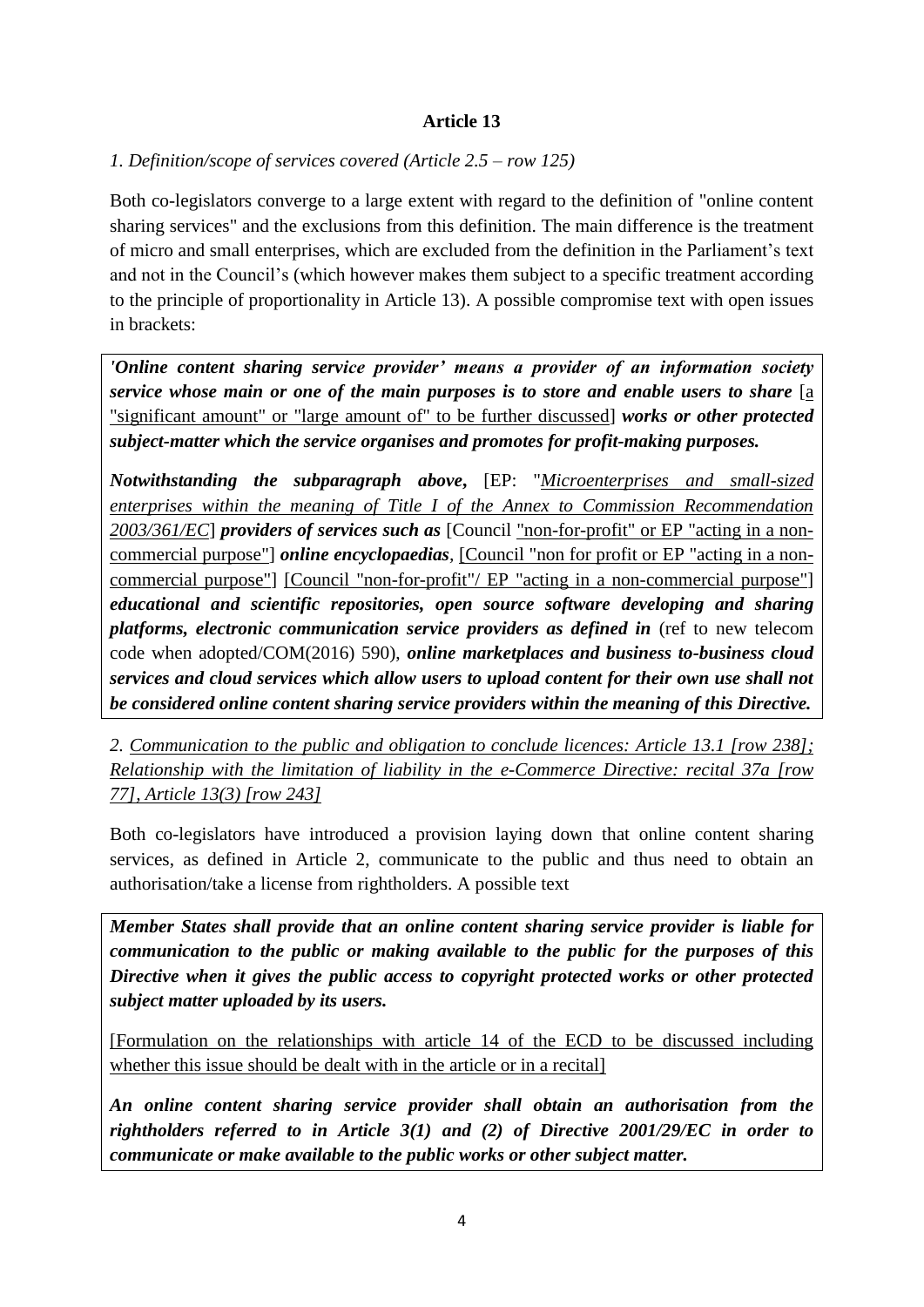*3. Users of online content sharing service providers - Article 13.1 in the Council's text (row 238) and 13.2 of the Parliament's text (row 239)*

The texts of both co-legislators provide that the licensing agreements that online content sharing service providers conclude with rightholders under Article 13 should cover the acts carried out by users who upload content on the website of the service providers under certain conditions. A possible text

*Member States shall provide that any authorisation obtained by the online content sharing service providers in accordance with Article 13 shall also cover the acts carried out by the users of these services falling within Article 3 of Directive 2001/29/EC.* 

*4. Rules applicable to content not covered by a licence and mitigation of liability (paras 4-6 in the Council's text [rows 244-251] and para 2a in the EP's text [row 240])*

To be discussed at the trilogue. No text is proposed in this non-paper.

*5. Redress mechanism (Council row 252; EP row 241)*

Both co-legislators provide for a complaint and redress mechanism for users whose content is removed or blocked for unjustified reasons. A possible text

*Member States shall provide that an online sharing service provider puts in place an effective and expeditious complaint and redress mechanism that is available to users of the service in case of disputes over the removal or blocking of works or other subject matter uploaded by them.* 

*When rightholders request to remove or disable access to their specific works or other subject matter, they shall duly justify the reasons for their requests. Complaints submitted under this mechanism shall be processed without undue delay and decisions to remove or disable access to uploaded content shall be subject to human review. Member States shall also ensure that users have access to an independent body for the resolution of disputes and that there are national procedural rules in place to allow users to assert their rights before a court.*

*This Directive shall in no way affect legitimate uses, such as uses under exceptions and limitations provided for in Union law, and shall not lead to any identification of individual users nor to the processing of their personal data, in accordance with Directive 95/46/EC, Directive 2002/58/EC and the General Data Protection Regulation.* 

*6. Transparency/reporting obligation for the services (Council row 251)*

The Council's text includes an obligation on online content service providers to be transparent towards rightholders, also in the Commission's proposal. The Parliament has a general provision on cooperation between rightholders and services but no specific text on transparency. Subject to further discussions, if co-legislators agree to be more specific on transparency this could be done with the text below.